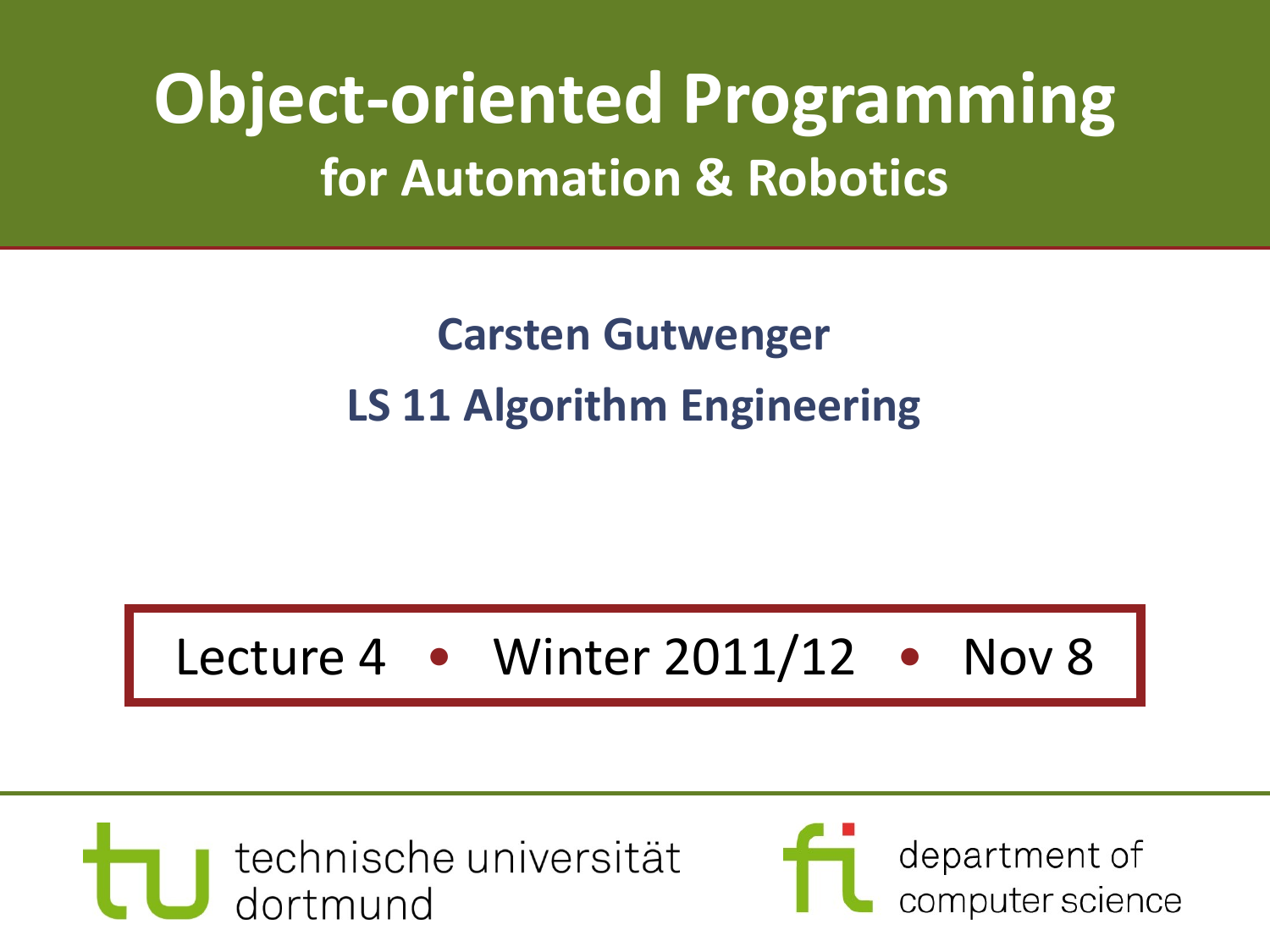# **How to receive news about the lecture**

- I'm posting news (like changes to the web page) in my Google+ stream
- To get these news:
	- (You must have a Google+ profile)
	- First, add me to one of your circles (there's a link to my profile on the OOP web page)
	- Then, I need to add you to a special circle of mine
	- When I get notified and recognize you as one of my students, I will add you automatically to this circle (I will not get notified when you add me to the "just follow" circle)
	- Send me an email (with a link to your profile) if I didn't add you yet

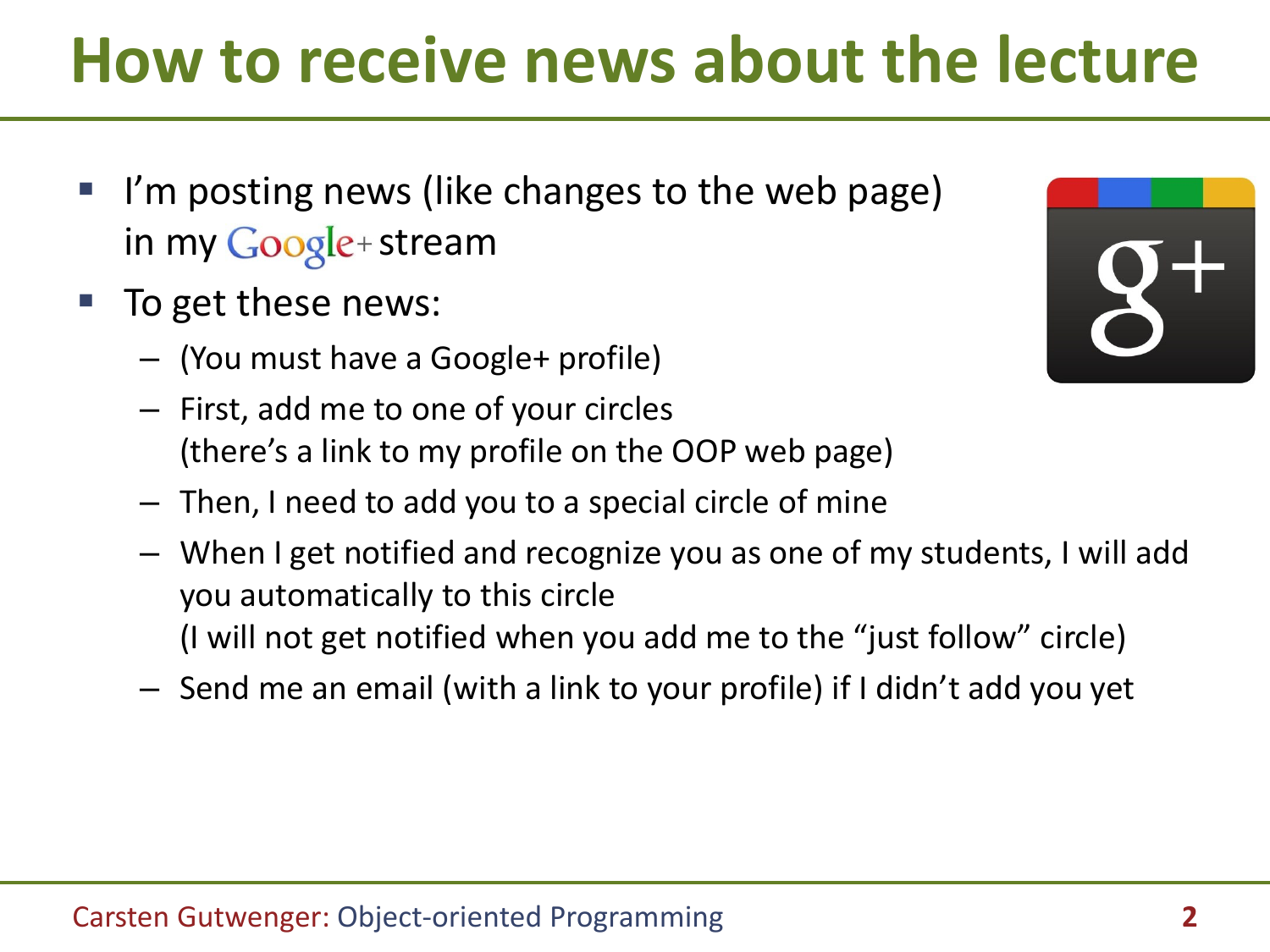# **Floating Point Numbers**

- There are two data-types for floating point numbers:
	- **float** (single precision, 32-bit)
	- **double** (double precision, 64-bit)
- Support the usual arithmetic operators  $(+, -, *, /)$
- **Figure 1** Floating point literals are written using a decimal point (**float** is marked by an **f** or **F** at the end):
	- **3.14, 1.0, 25., 3e-10** (type **double**)
	- **3.14f, 1.0f, 25.f, 3e-10f** (type **float**)
- Scientific notation (with exponent **e** or **E**):
	- **3e-10, 5.67e5** (type **double**)
	- **3e-10f, 5.67e5f** (type **float**)
	- Example: **5.67e5** ≙ 5.67 10<sup>5</sup>
- Caution: The literal **1** is of type **int**!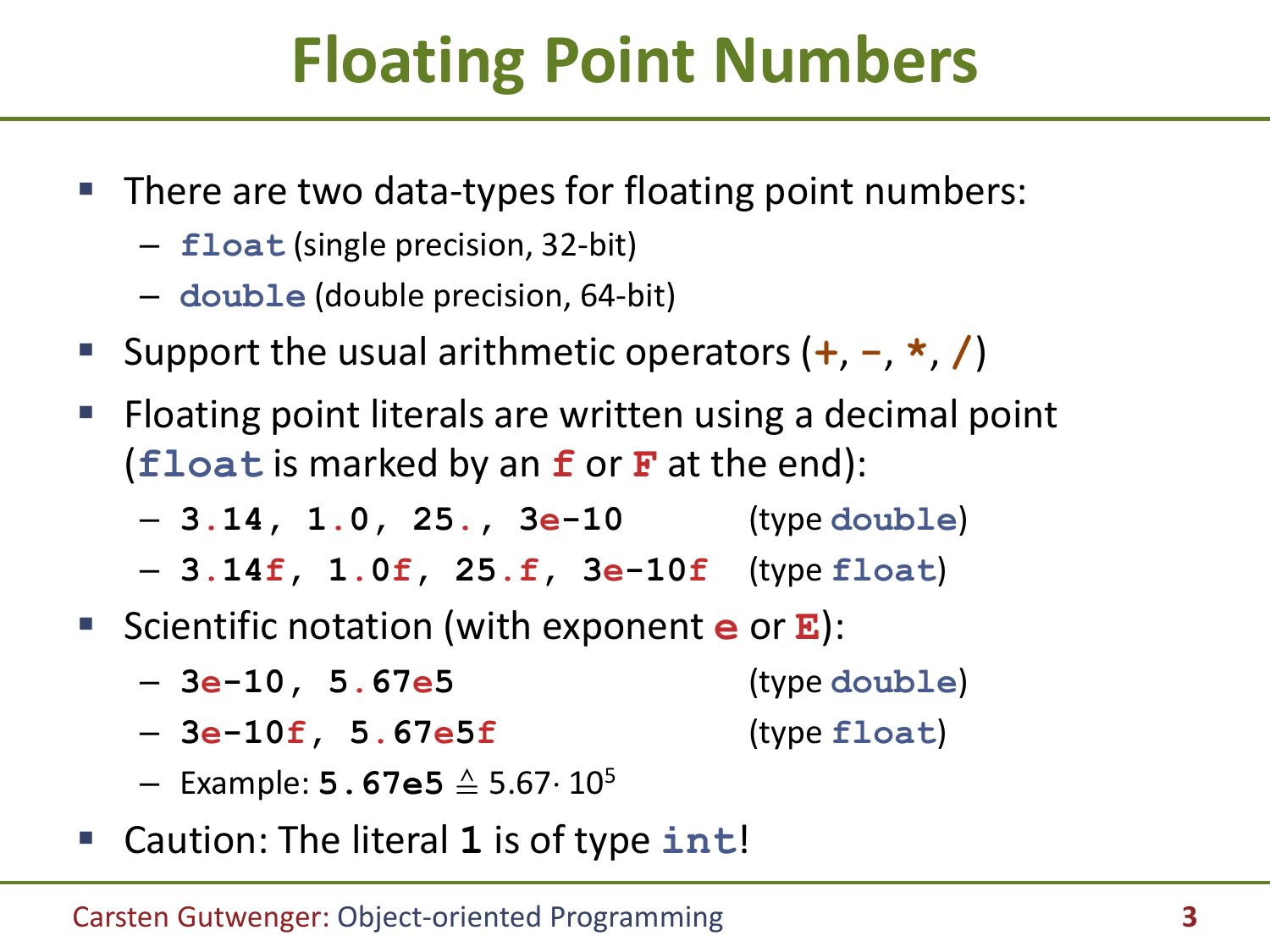### **Printing and reading floating point numbers**

- Similar as integers:
	- Use **cout** and the output operator **<<** for printing.
	- Use **cin** in the input operator **>>** for reading.
- **Special manipulators** 
	- **fixed**: prints floating point numbers always in fixed-point notation
	- **scientific**: prints floating point numbers always in scientific notation
	- switch back to default behavior: **resetiosflags(ios\_base::fixed)** or **resetiosflags(ios\_base::scientific)**
- Precisions of output: **setprecision(n)**
	- **default:** n specifies maximum number of meaningful digits to display (before and after decimal point)
	- **fixed or scientific:** display exactly n digits after decimal point (adds trailing zeros if necessary)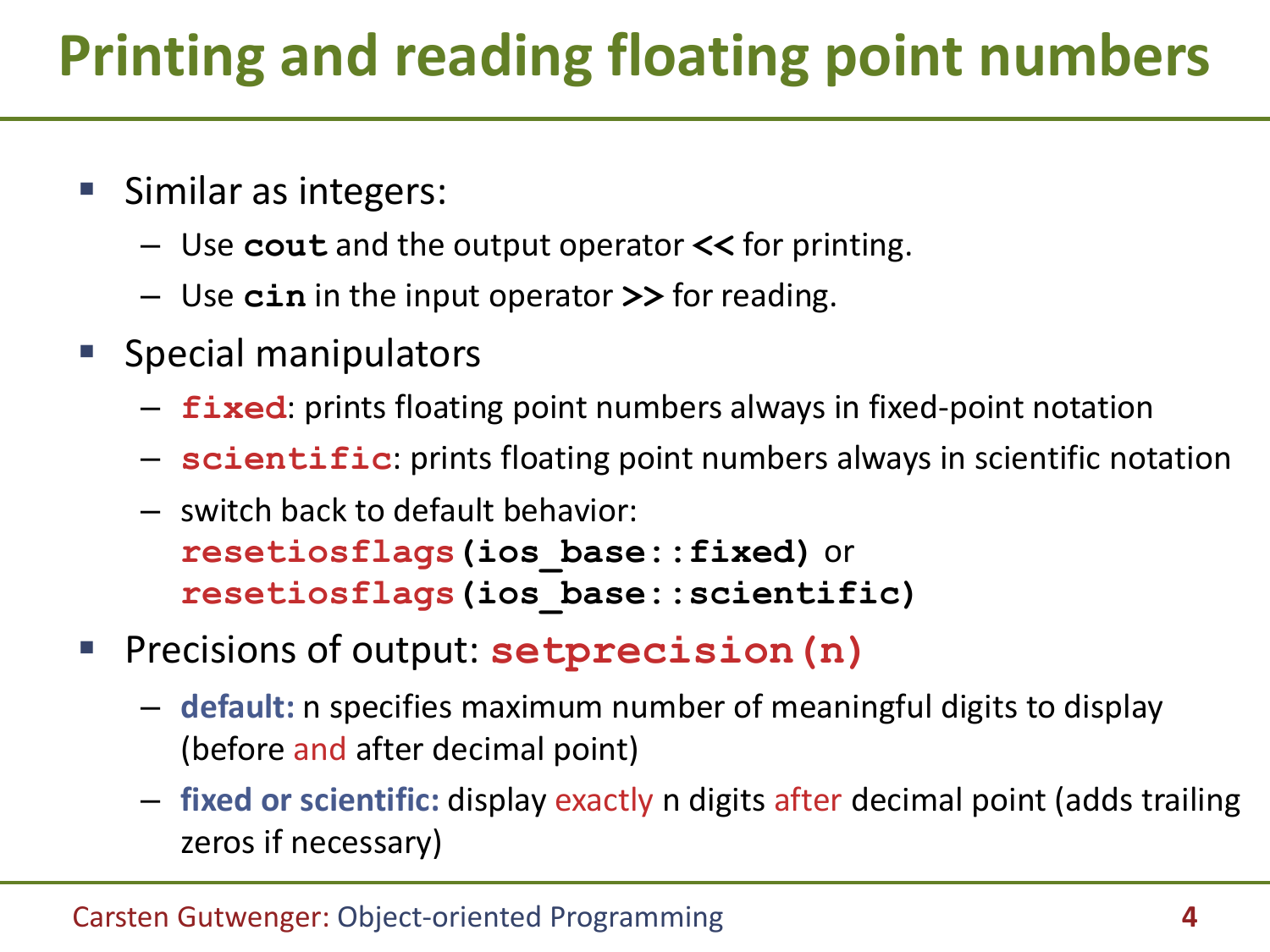# **Example: Printing floating point numbers**

```
double a = 3.1415926534;
double b = 2011.;
double c = 1.0e-10;
cout \ll right \ll setprecision(5);
cout << setw(11) << "default:";
cout << setw(15) << a <<
         setw(15) << b <<
        setw(15) << c << endl;
```

```
cout << setw(11) << "fixed:";
cout << fixed <<
         setw(15) << a <<
         setw(15) << b <<
        setw(15) << c << endl;
cout << setw(11) << "scientific:";
cout << scientific <<
         setw(15) << a <<
         setw(15) << b <<
        setw(15) << c << endl;
```
#### **Output:**

| default:    | 3.1416         | 2011         | $1e-010$       |
|-------------|----------------|--------------|----------------|
| fixed:      | 3.14159        | 2011.00000   | 0.00000        |
| scientific: | $3.14159e+000$ | 2.01100e+003 | $1.00000e-010$ |

#### Carsten Gutwenger: Object-oriented Programming **5**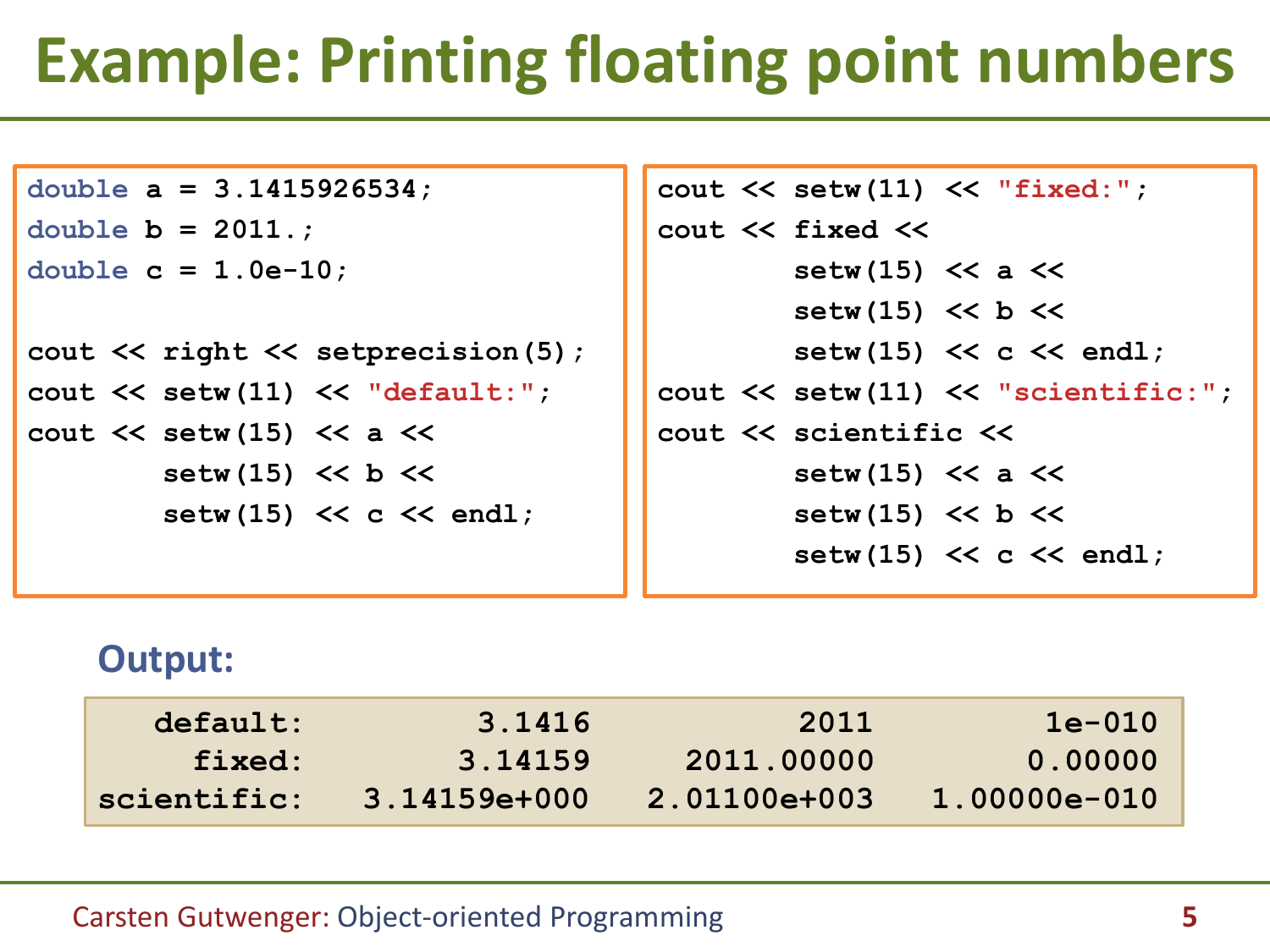#### **Increment and Decrement**

 Let **a** and **b** be two **int** variables. The following statements are equivalent:

and  **++a; --b;**  $a = a + 1;$  $b = b-1;$ 

**These are the pre-increment and pre-decrement operators**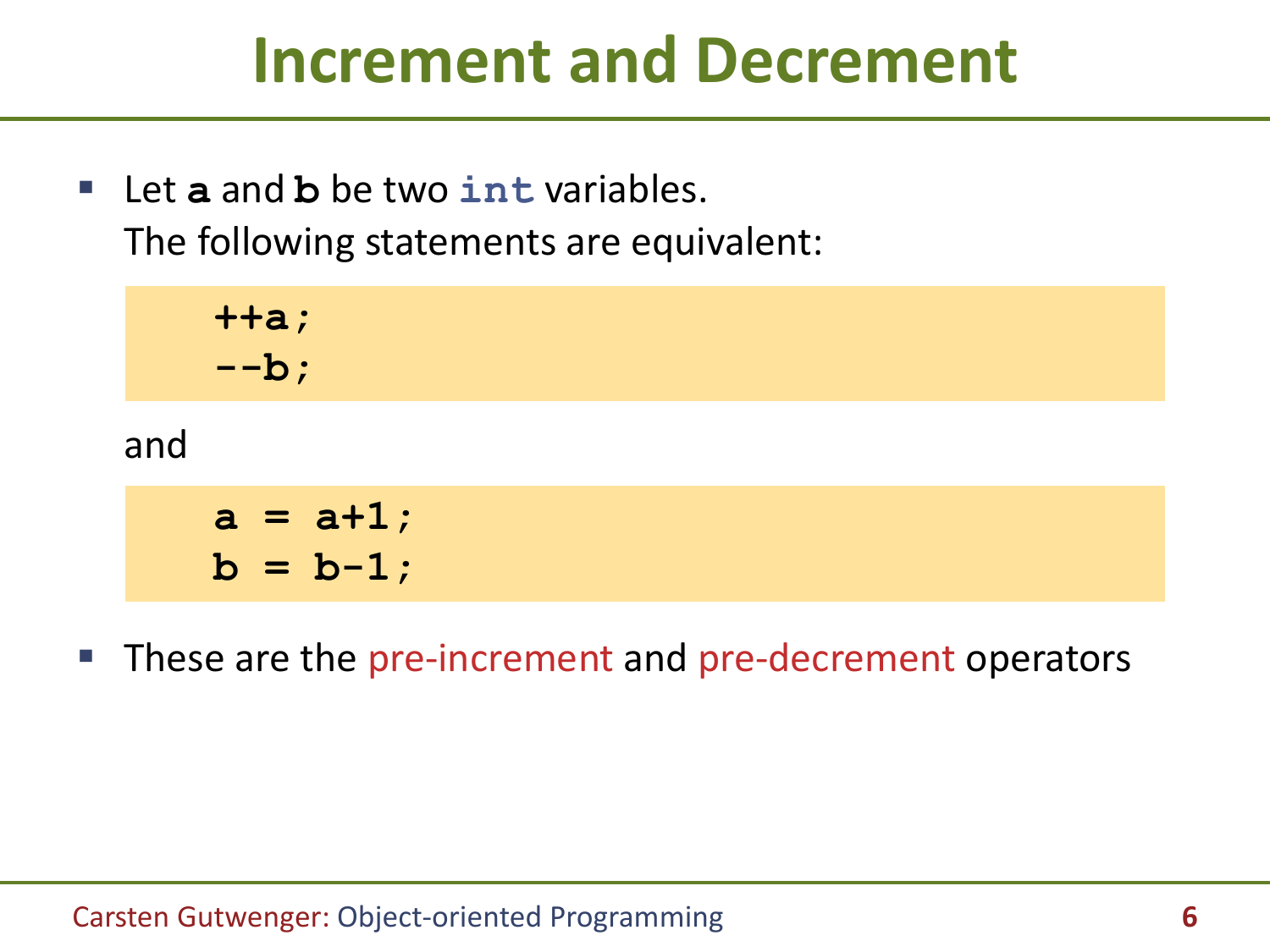#### **Pre- vs. Post-**

- Why pre- ?
- There are also post-increment and -decrement operators:

 **a++; b--;**

- What is the difference?
- These statements also return a value:
	- pre: returns the value after incrementing/decrementing
	- post: returns the old value before incrementing/decrementing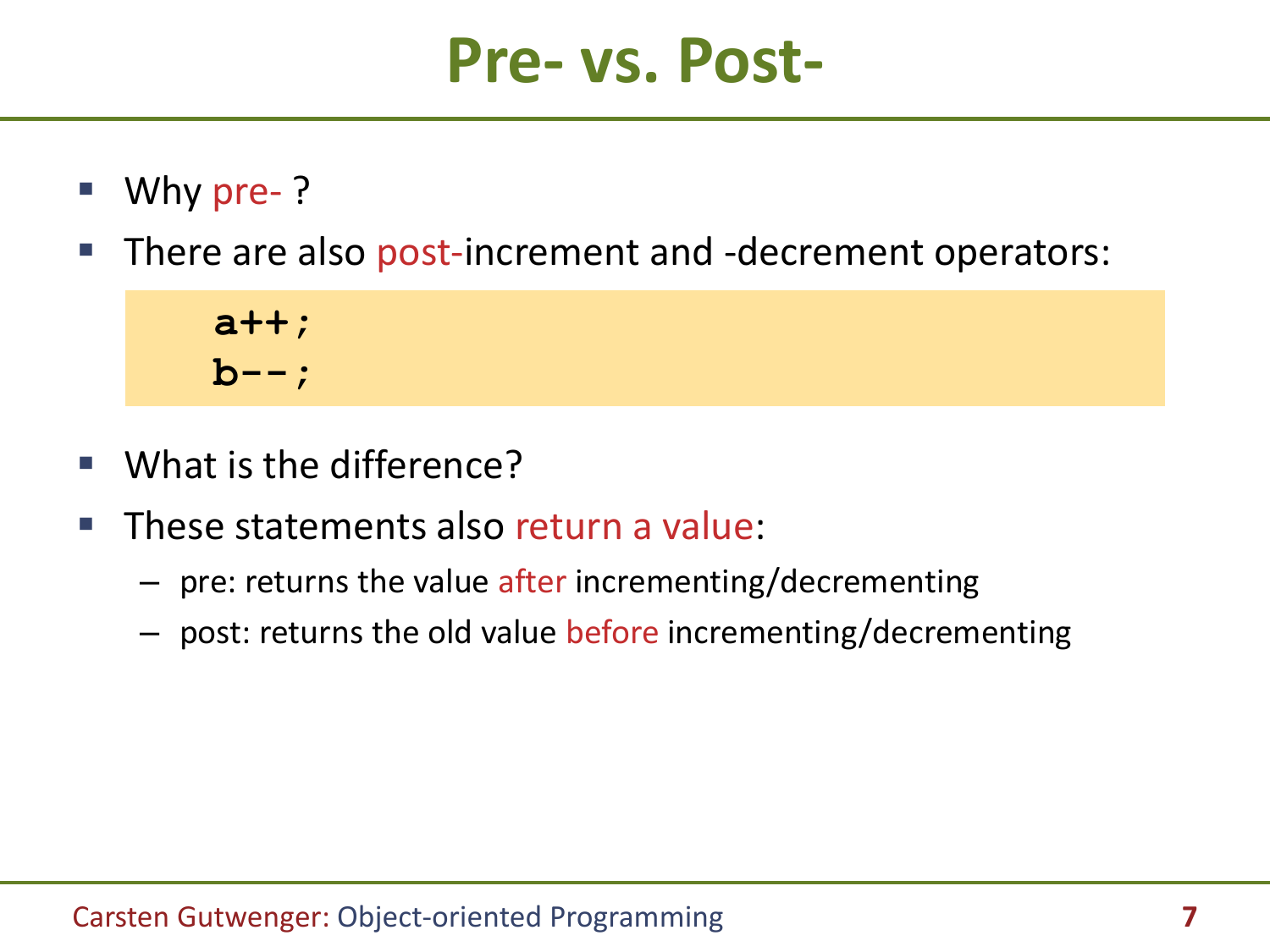### **Example: Pre vs. Post**

```
int a = 5, b = 9;
cout << "pre: ";
cout << ++a << " " << --b << " | ";
cout << a << " " << b << endl;
a = 5; b = 9;
cout << "post: ";
cout << a++ << " " << b-- << " | ";
cout << a << " " << b << endl;
```
**Output:**

| pre:            | 68   68 |  |  |
|-----------------|---------|--|--|
| post: 5 9   6 8 |         |  |  |

- **Prefer pre-variants (might be slightly faster)**
- Use post-variants only if required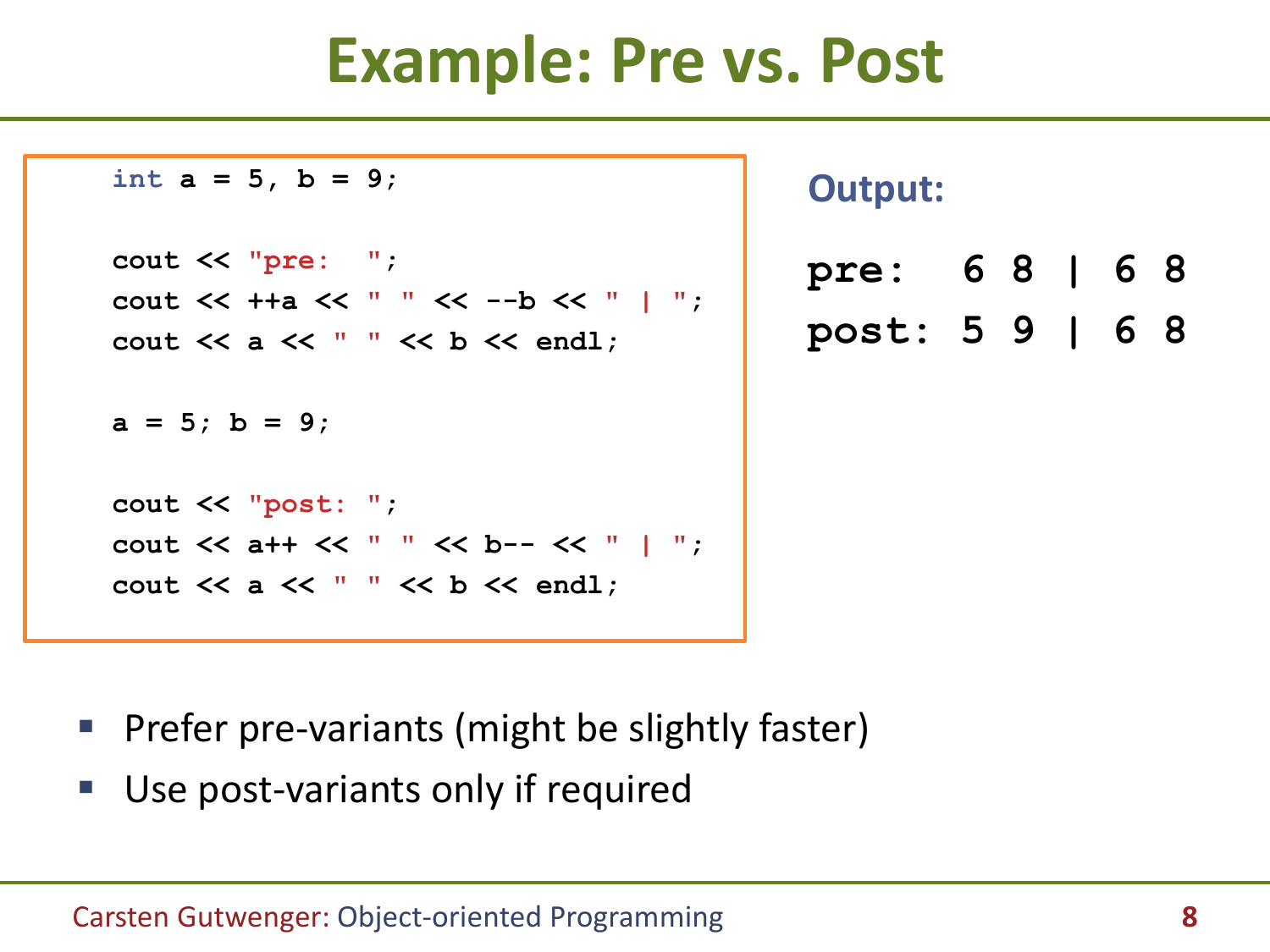# **Compound Assignment Operators**

- We often apply an operator to a variable and then reassign the value to this variable
- In this case we can use compound assignment operators:

*variable* op= *expression*;

where op { **+**, **-**, **\*** , **/**, **%** }

Examples:

**a += 2; b \*= 10; c /= 3 - b; a = a + 2; b = b \* 10;**  $c = c / (3 - b)$ ;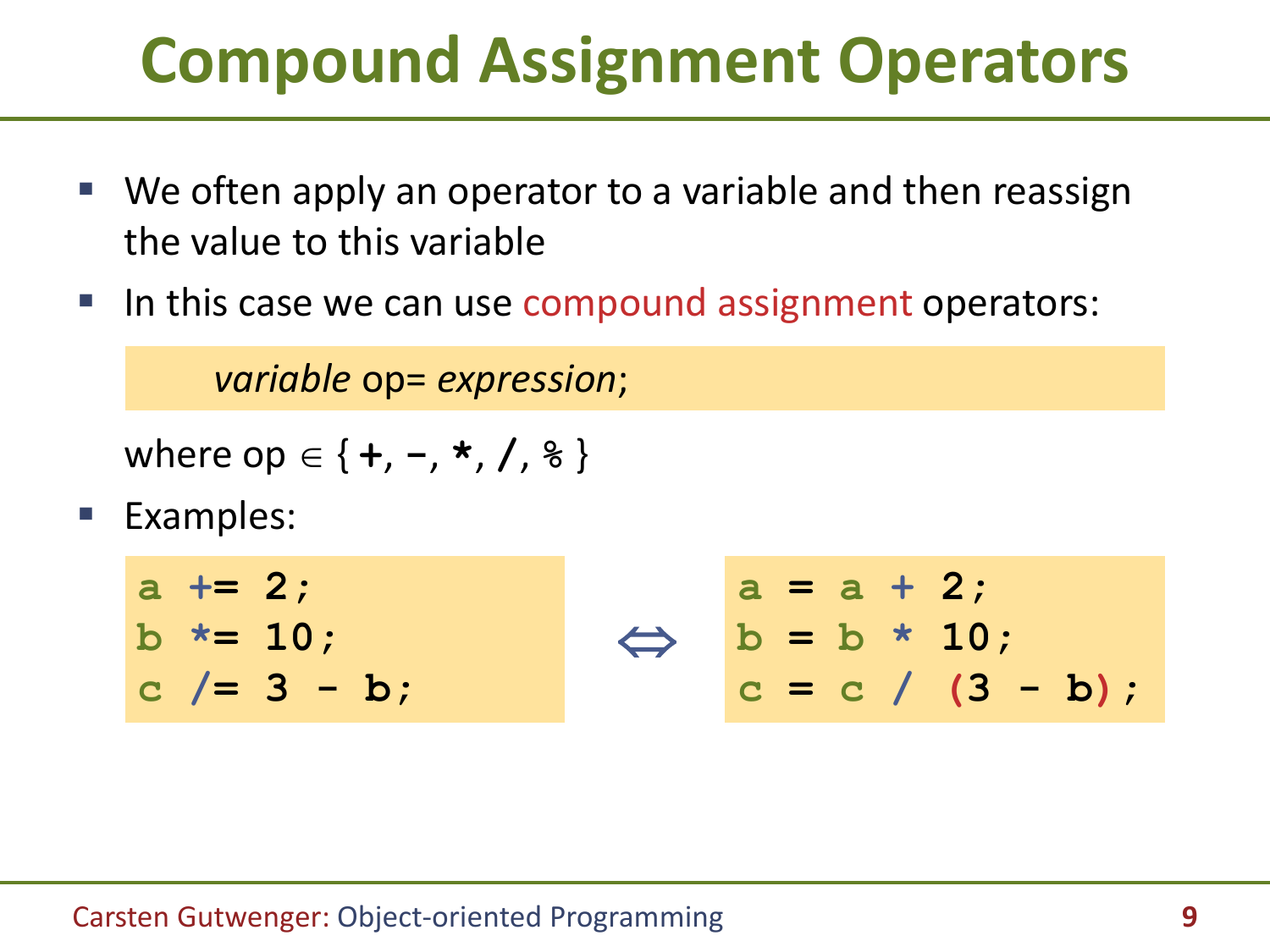#### **Vectors**

- Often we need a large supply of variables of the same type
- Suppose we have to read 4 integers and then print their sum:

```
int a, b, c, d;
cin >> a >> b >> c >> d;
cout << a + b + c + d << endl;
```
- This quickly becomes cumbersome: imagine dozens of variables …
- And we need to know the number of variables when we write the program!
- **The solution: Use a vector (std::vector)**, which groups a number of variables of the same type together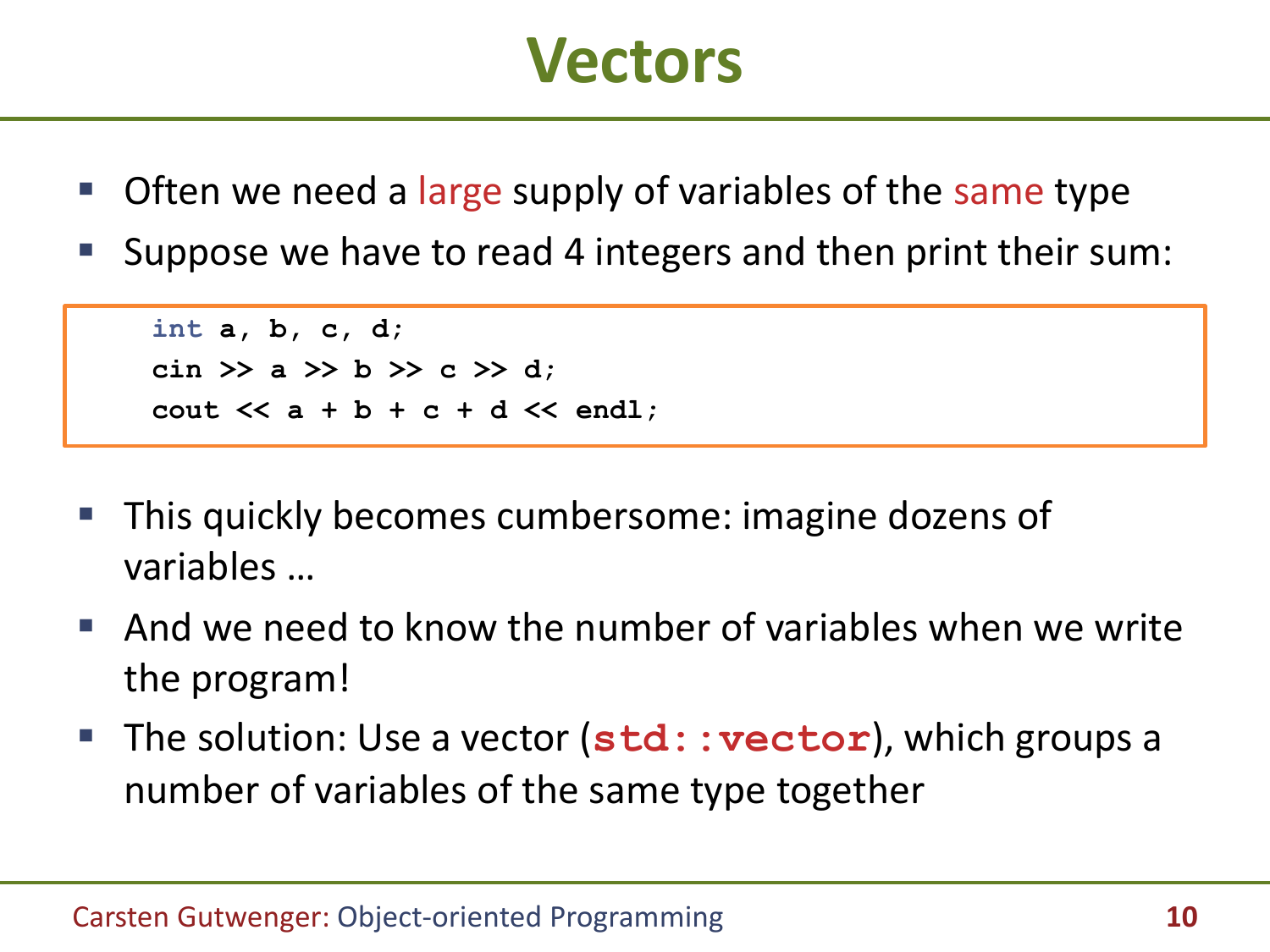#### **std::vector**

- **The data type std:: vector** is a container
- It holds a number of variables of the same type
- **These variables are stored sequentially**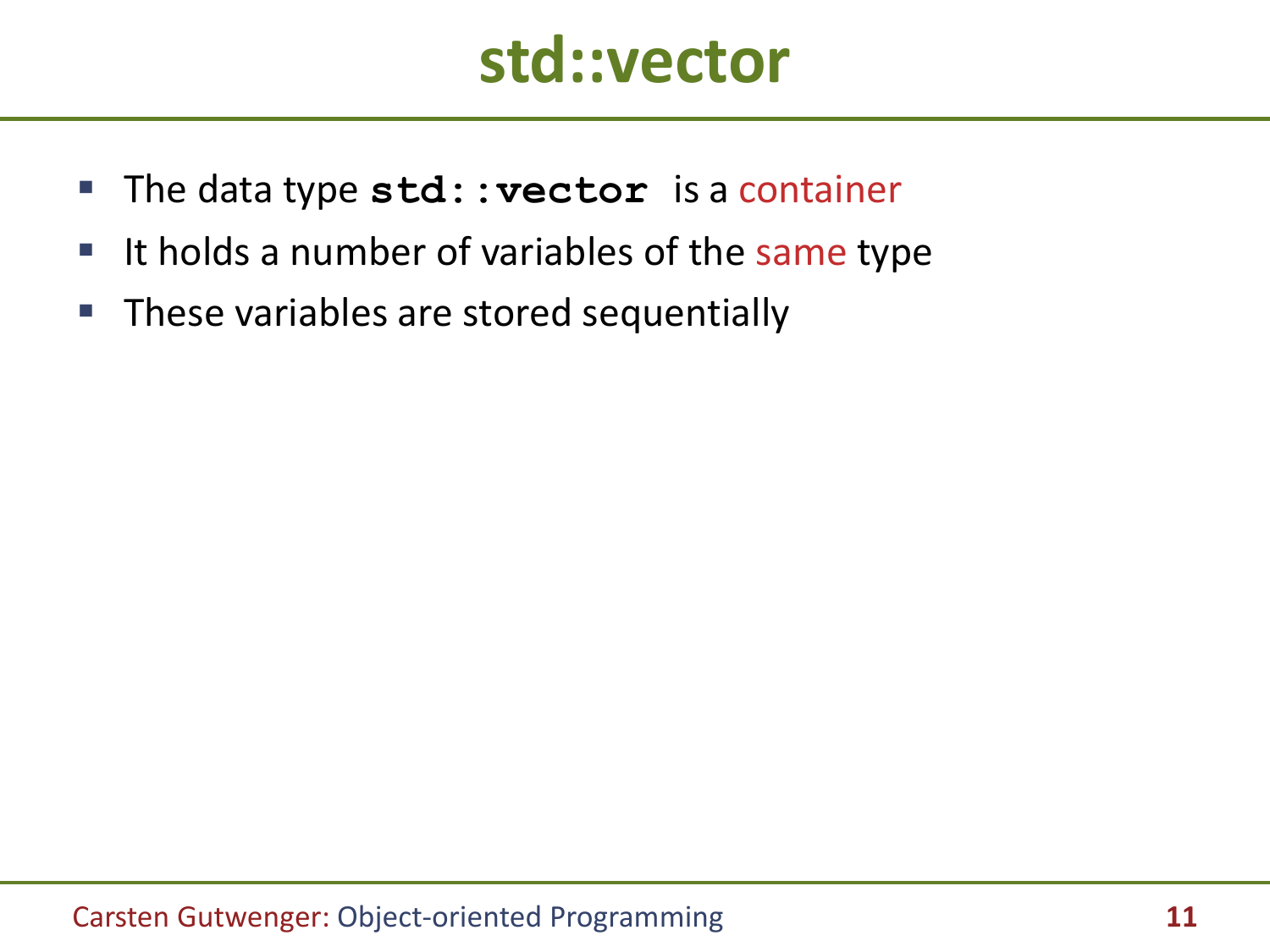## **Example: Working with vectors**

```
int main()
{
     int n; cout \langle \langle \n\cdot \rangle^n = \cdot \cdot \rangle; cin \langle \rangle n;
     vector<int> v;
     for(int i = 0; i < n; ++i) {
         int x; cin >> x;
         v.push_back(x);
     }
     for(vector<int>::size type i = 0; i \le v.size(); ++i)
         v.at(i) *= 2;
     for(vector<int>::size type i = 0; i < v.size(); ++i)
         cout << v[i] << endl;
     return 0;
}
```
#### Carsten Gutwenger: Object-oriented Programming **12**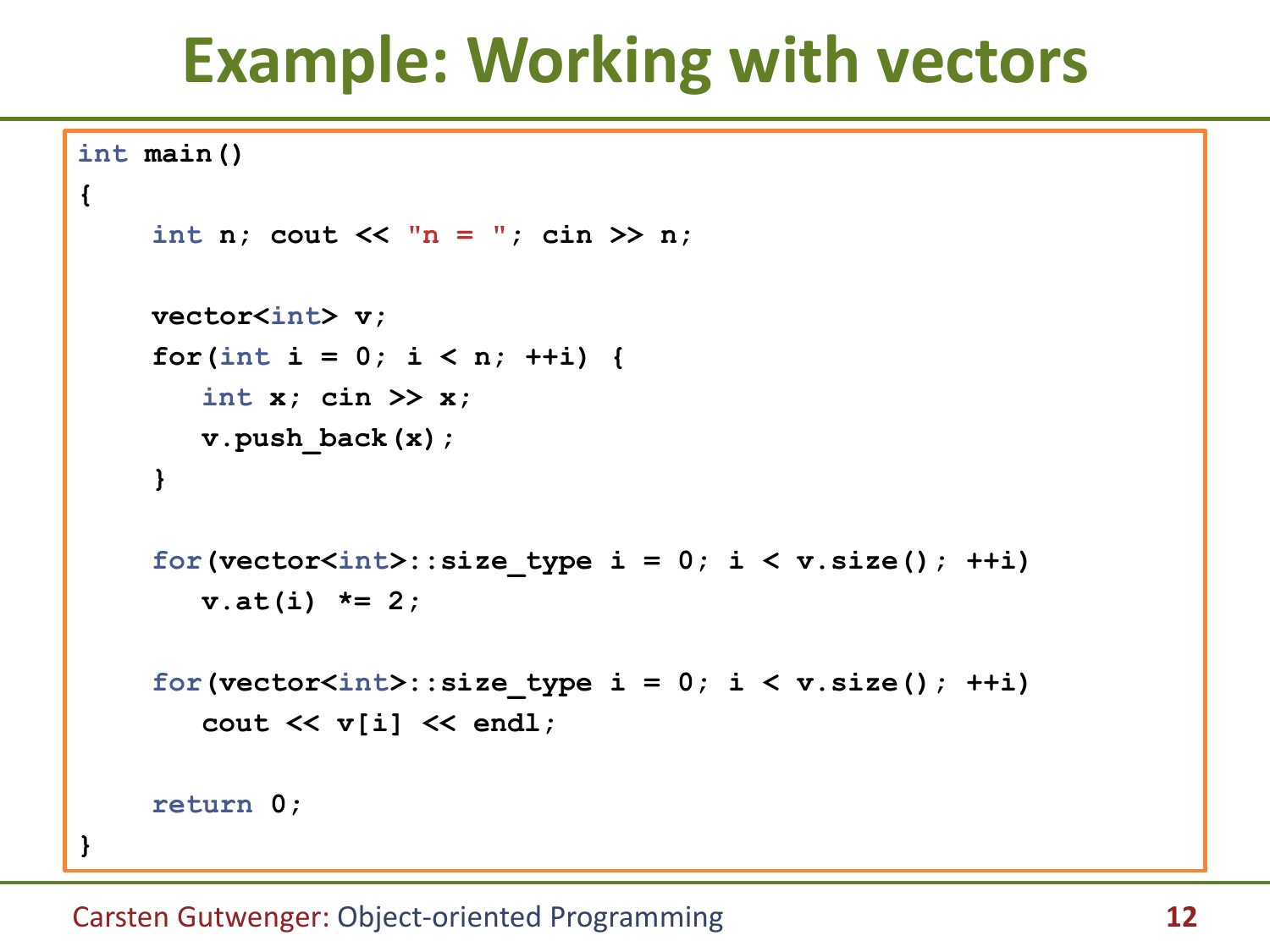**vector<int> v;**

- We create a variable **v** of type **vector<int>**
- Initially v is empty
- Vectors are typed: all elements are of the same type (**int** in our example)

**v.push\_back(x);**

- We add a new element with value x at the end of the vector
- Vectors can grow automatically (no elements are overwritten)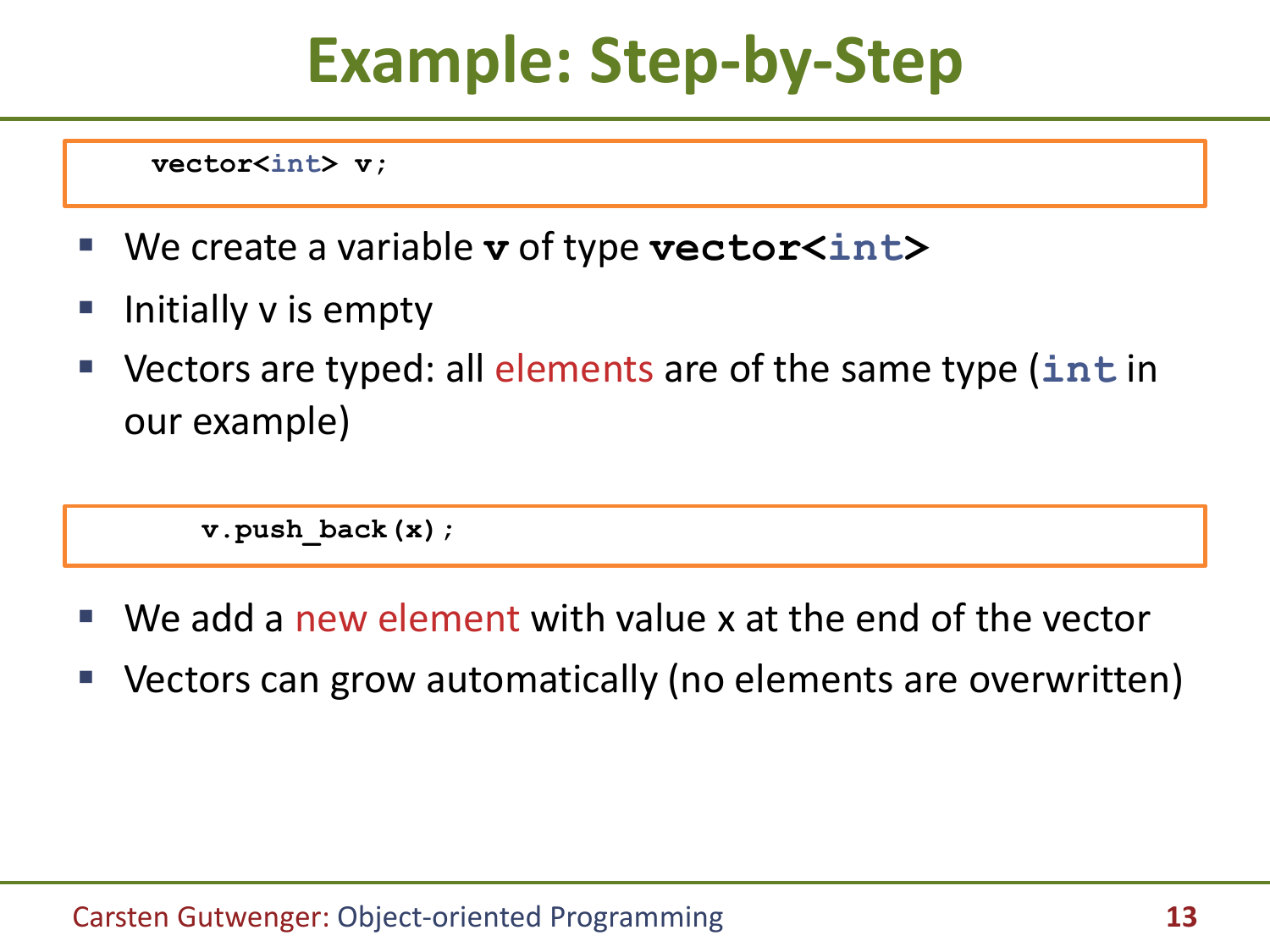```
for(vector<int>::size type i = 0; i \le v.size(); ++i)
  v.at(i) *= 2;
```
- **vector<int>::size\_type** is a special type for indices of vectors
- **v.size()**

gives the current size of the vector (i.e. number of elements)

**v.at(i)**

gives us access to the element stored in the vector at position **i**

- We can use **v.at(i)** like any variable (assign value, use in expressions,…)
- Valid positions are indices between **0** and **v**. size () -1; any other position results in a runtime error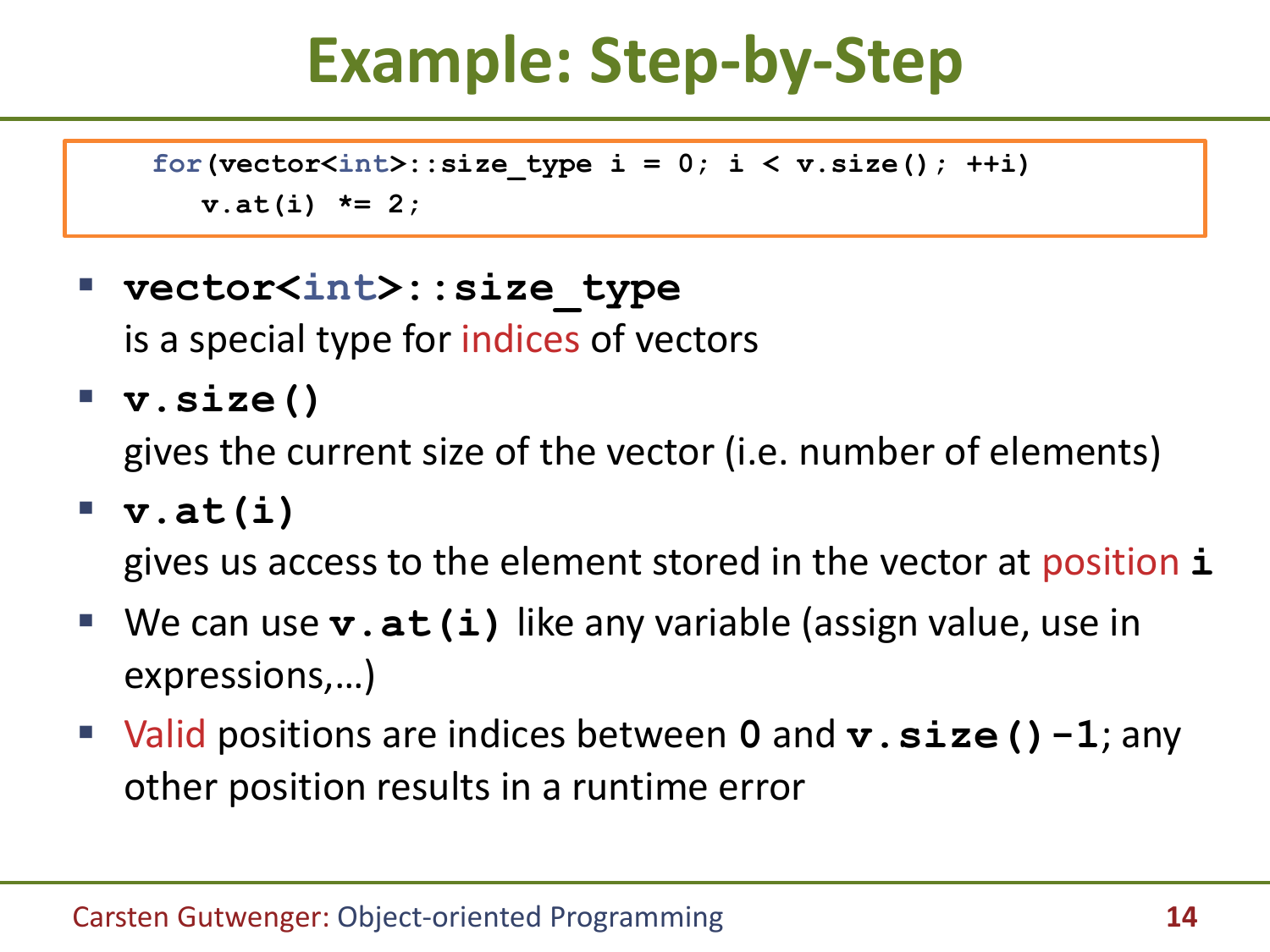```
for(vector<int>::size type i = 0; i \le v.size(); ++i)
  cout << v[i] << endl;
```
- We can also access an element with the array-operator: **v**[i]
- Similar as **v.at(i)**, but does not check if we access a legal position
- **Warning:** Trying to access illegal positions in a vector is a very common cause of errors!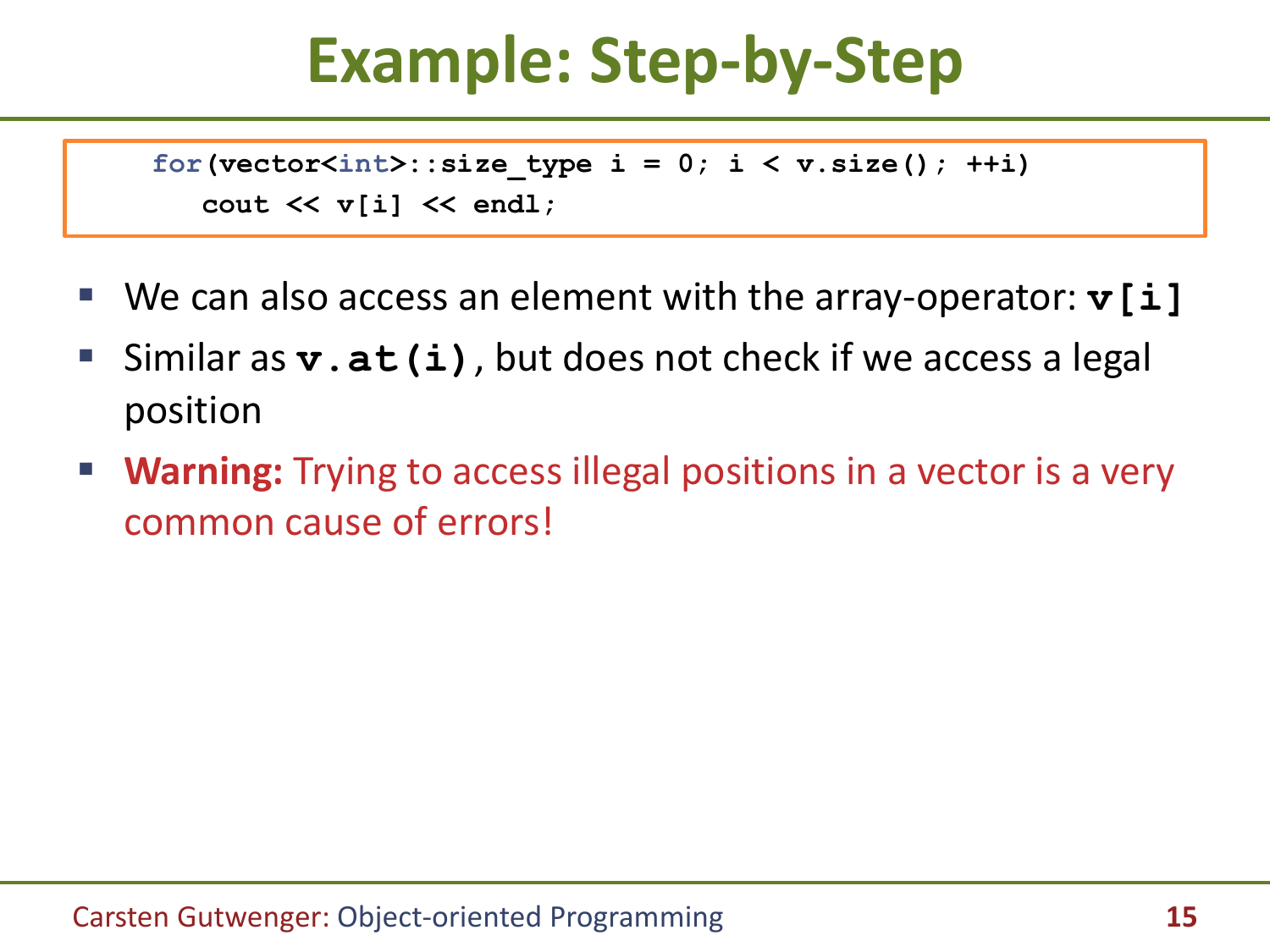# **Example: Fibonacci numbers with vectors**

```
int main()
{
    cout << "n = ";
    vector<int>::size_type n; cin >> n;
    if(n > = 2)vector<int> fib(n+1);
       fib.at(0) = 0;
       fib.at(1) = 1;
       for(vector<int>::size type i = 2; i \le n; ++i)fib.at(i) = fib.at(i-1) + fib.at(i-2);
       for(vector<int>::size type i = 0; i \le n; ++i)
          cout << "F_" << i << " = " << fib.at(i) << endl;
    }
    return 0;
}
```
#### Carsten Gutwenger: Object-oriented Programming **16**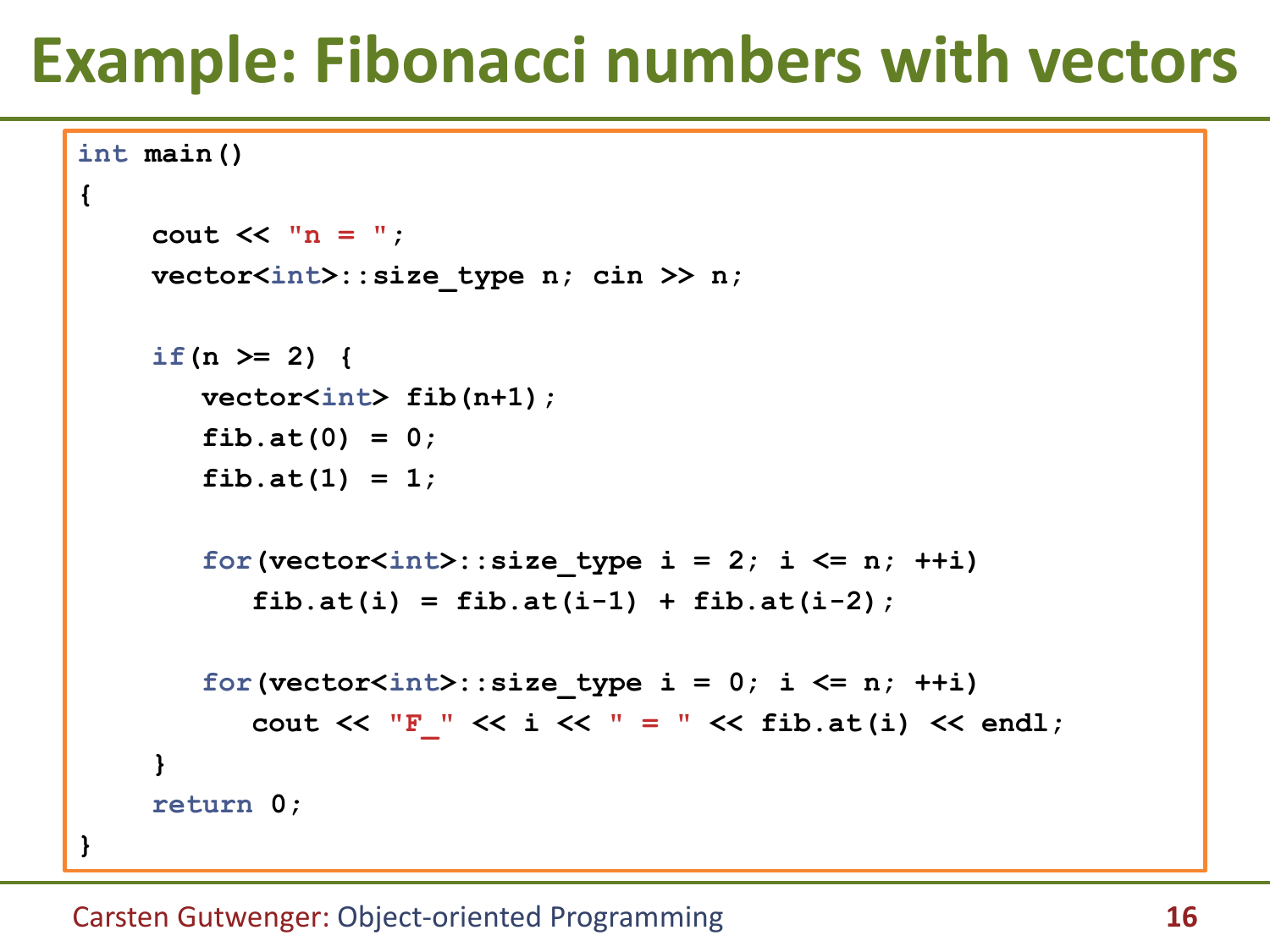## **Containers and Iterators**

- $\blacksquare$  The standard C++ library contains
	- different container classes (e.g. **std::vector** and **std::list**), each with its own advantages and disadvantages
	- algorithms working on containers, e.g. sorting and searching
- Link between containers and algorithms: iterators
	- an iterator points to an element in a container
	- allow us to iterate over the elements in the container
	- every container class has its own iterator type
- Important operations on iterators
	- **++it** advance iterator to the next element
	- **\*it** obtain the element to which iterator **it** points
	- comparison of iterators with **==** and **!=**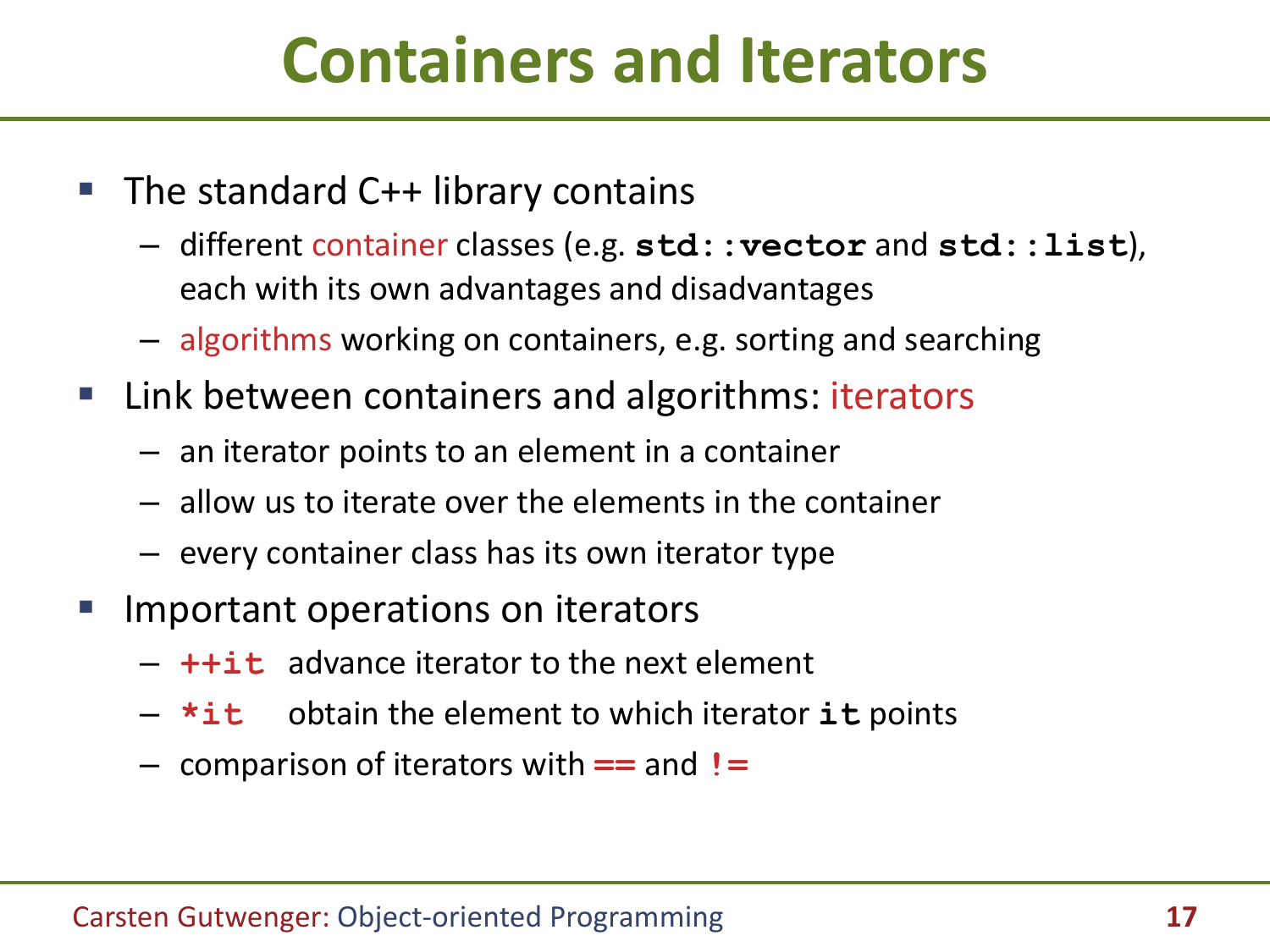### **Example: Sorting a vector**

```
#include <iostream>
#include <iomanip>
#include <vector>
#include <algorithm>
using namespace std;
int main()
{
    vector<int> v(25);
Returns a random numberfor(int i = 0; i \leq 25; +iv[i] = \text{rand}() \frac{1000}{3}sort(v.begin(), v.end());
    for(vector<int>::iterator it = v.begin(); it != v.end(); ++it)
       cout << setw(3) << *it << endl;
    return 0;
}
```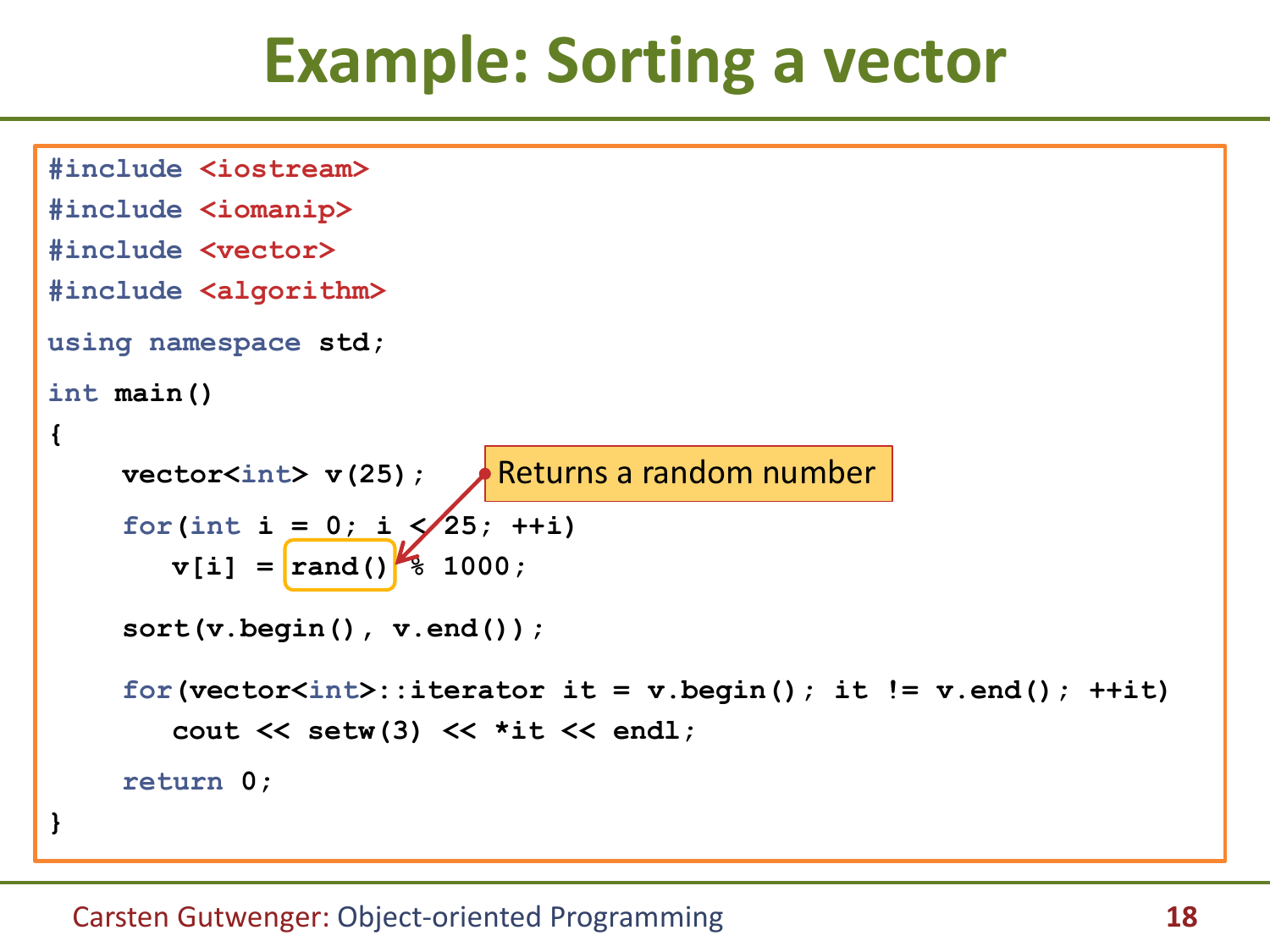**#include <algorithm>**

- Gives us access to (all) the algorithms in the C++ standard library
- See: <http://www.cplusplus.com/reference/algorithm/>

**sort(v.begin(), v.end());**

- Sorts the range between **v.begin()** and **v.end()** in ascending order
- **begin()** returns an iterator pointing to the first element
- **end()** returns an iterator pointing to one-past-the-last element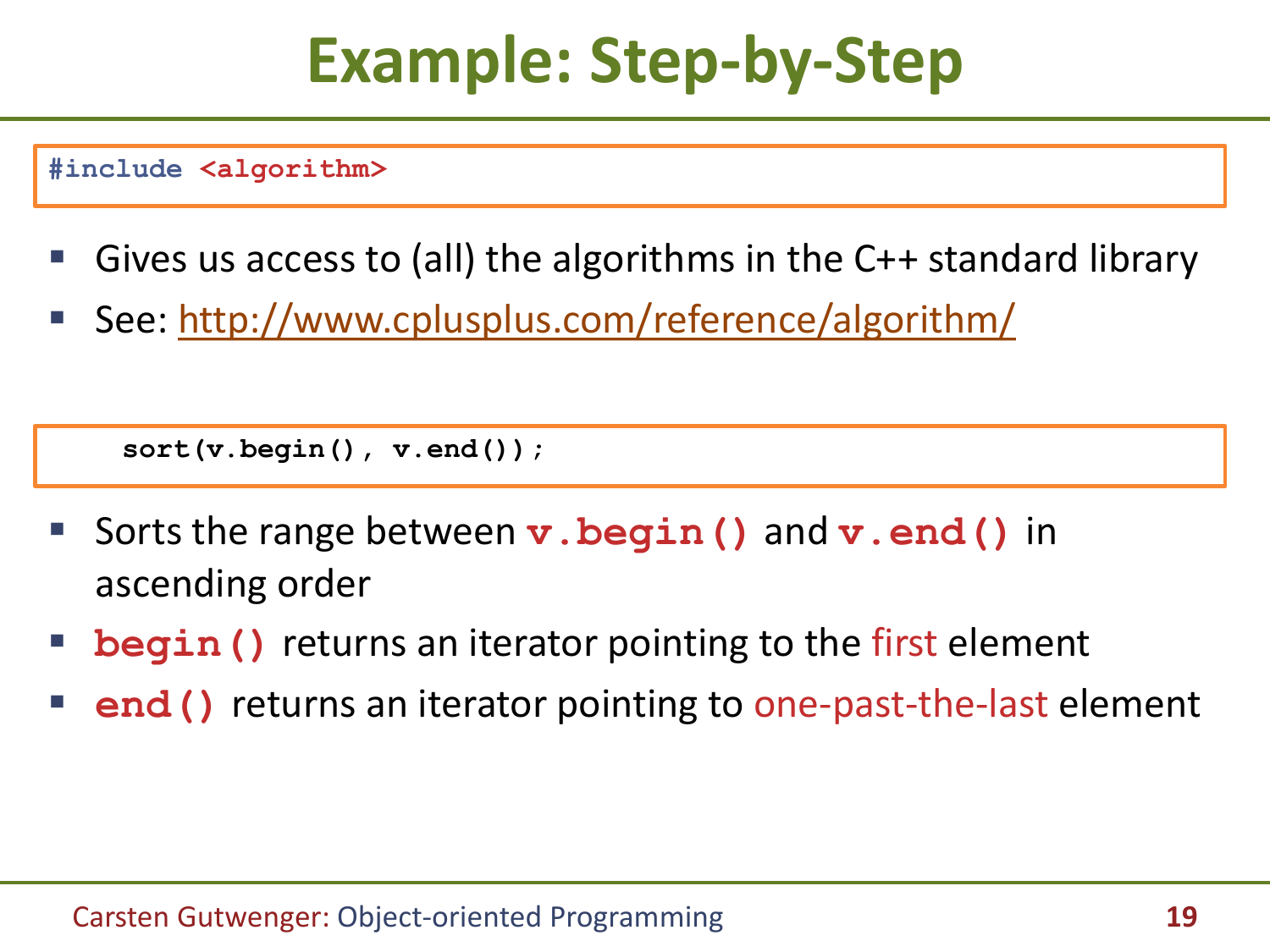for(vector<int>::iterator it = v.begin(); it != v.end();  $++it$ ) **cout << setw(3) << \*it << endl;**

- **vector<int>::iterator** is the type of an iterator for vectors
- **it = v.begin()**

We start with the first element

**it != v.end()**

We continue until we have visited all elements

- **++it** advances the iterator by one (goes to the next element)
- **\*it** returns the value (**int**) of the element to which **it** points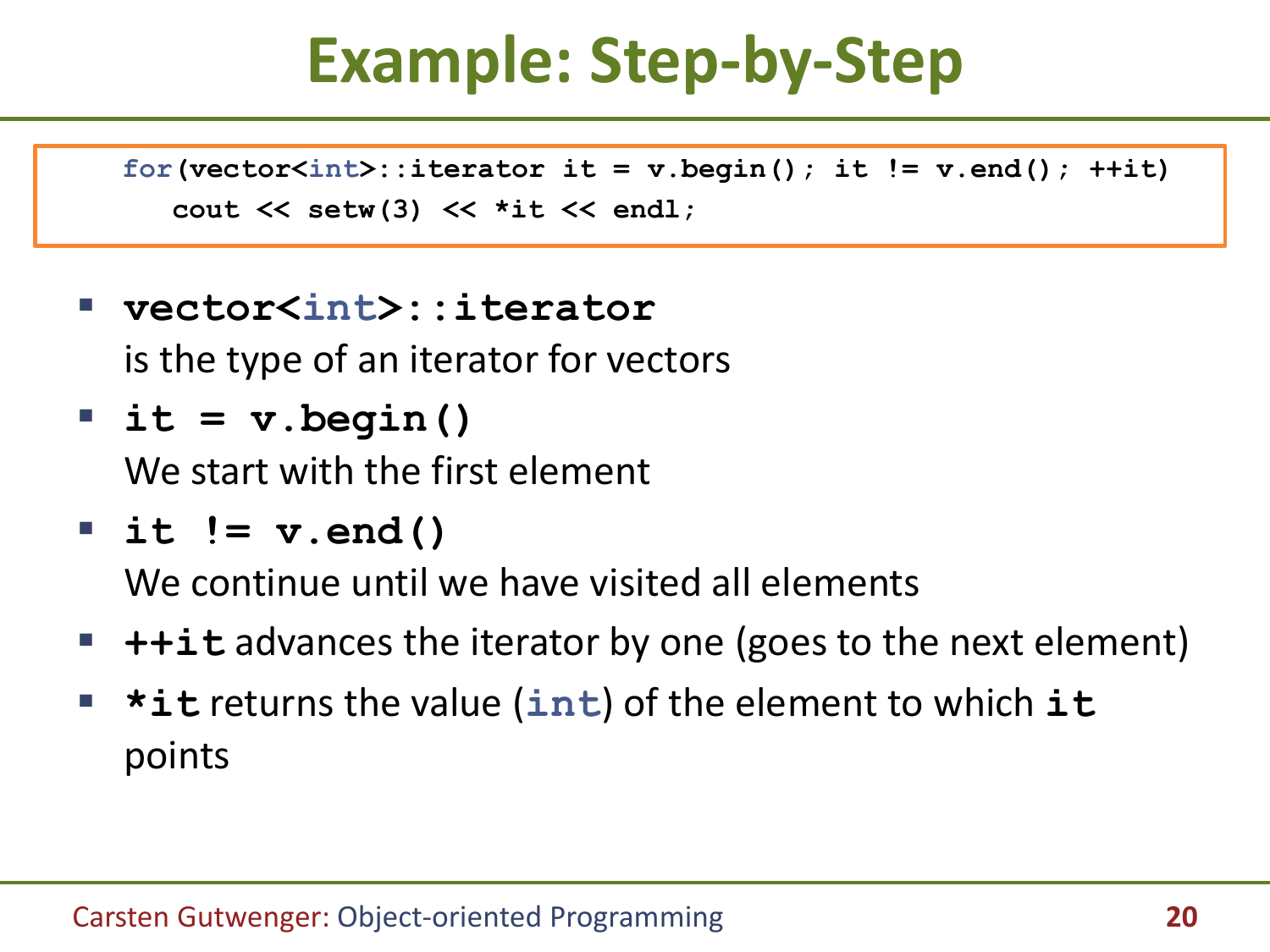# **Scope and Lifetime of Variables**

- Recall:
	- After **if**, **while**, **for**, only one statement is executed conditionally.
	- If we want to execute more statements conditionally, we need to form a compound statement using **{** and **}**.
	- Everything between a **{** and a matching **}** is called a block.
- The scope of a variable is the block in which it is declared.
- A variable exists (in particular memory is allocated for the variable) only in its scope.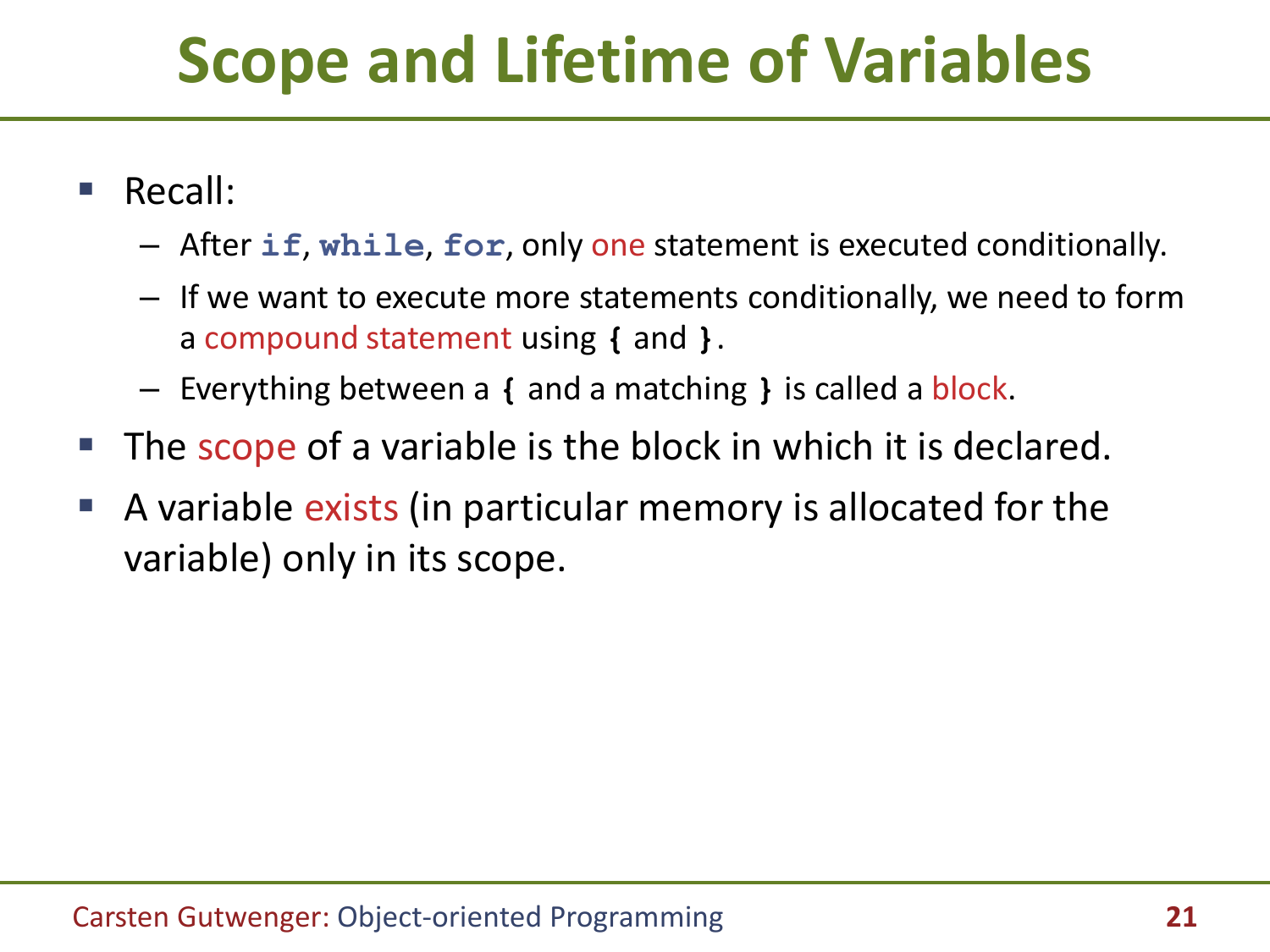# **Example for blocks and scope**



- **This code is wrong!**
- When we want to output **a**, the variable does not exist anymore!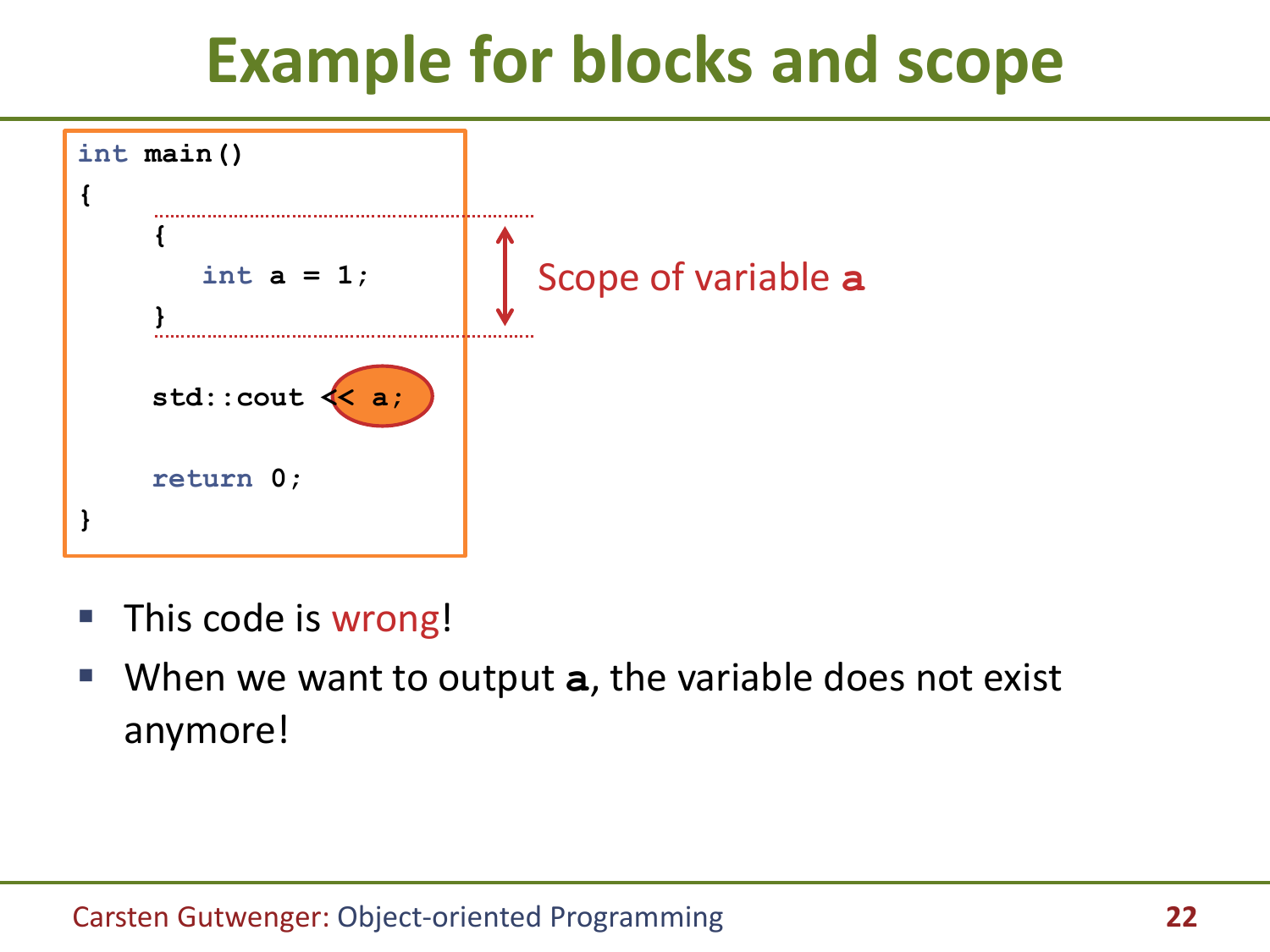## **Nested Scope and Hidden Variables**

 When we declare a variable inside a block using the same name as a variable declared outside this block, the new variable hides the old one.

**10**

**40**

```
int main()
{
    int a = 40;
    {
       int a = 10;
       cout << a << endl;
    }
    cout << a << endl;
    return 0;
}
                                  Output:
```
#### Carsten Gutwenger: Object-oriented Programming **23**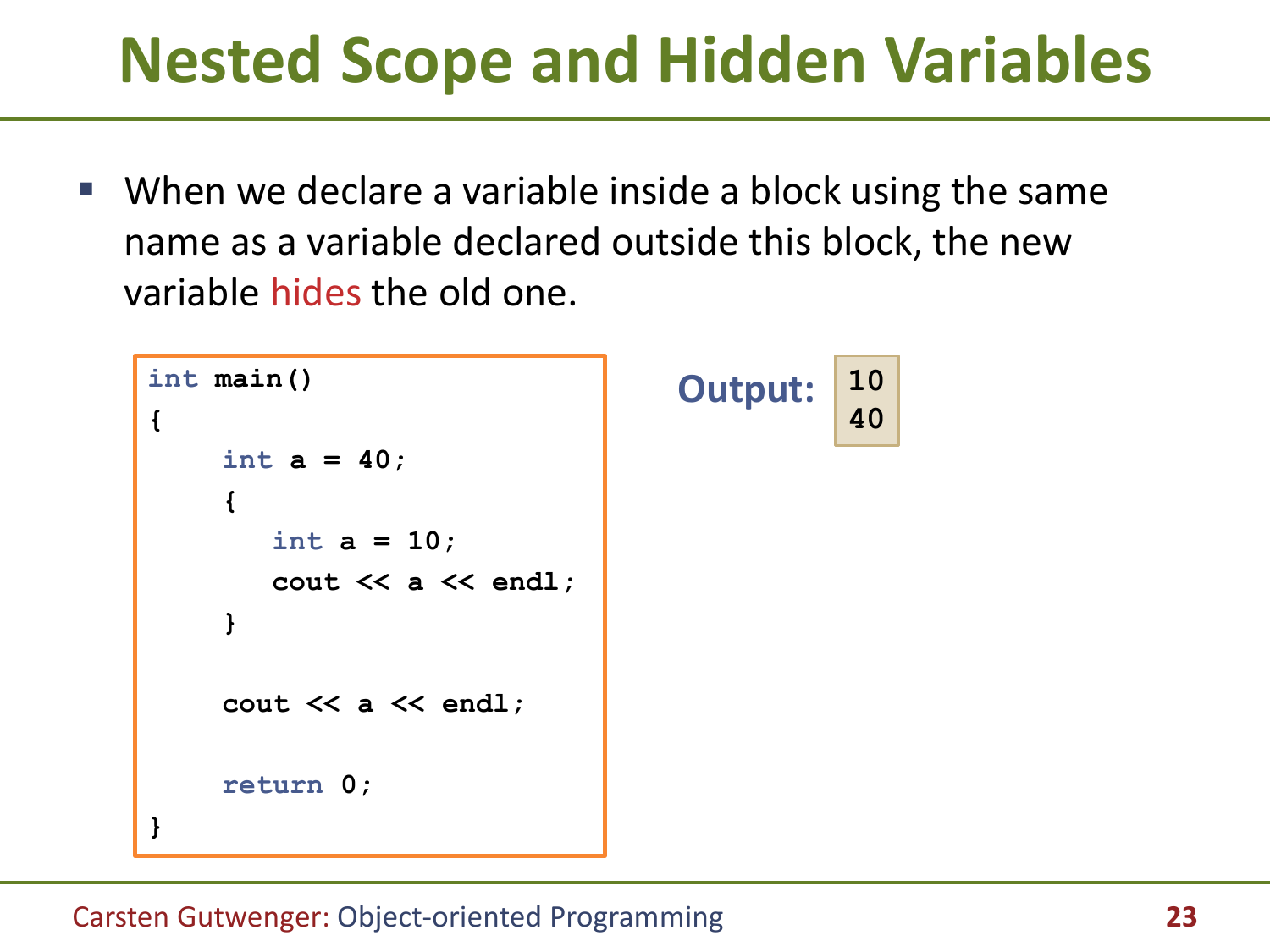# **Nested Scope and Hidden Variables**



- variable **a** is defined in the scope of the main()-function
- variable **a** is defined in a local scope
- variable **a** hides variable **a**
- variable **a** still exists and has a value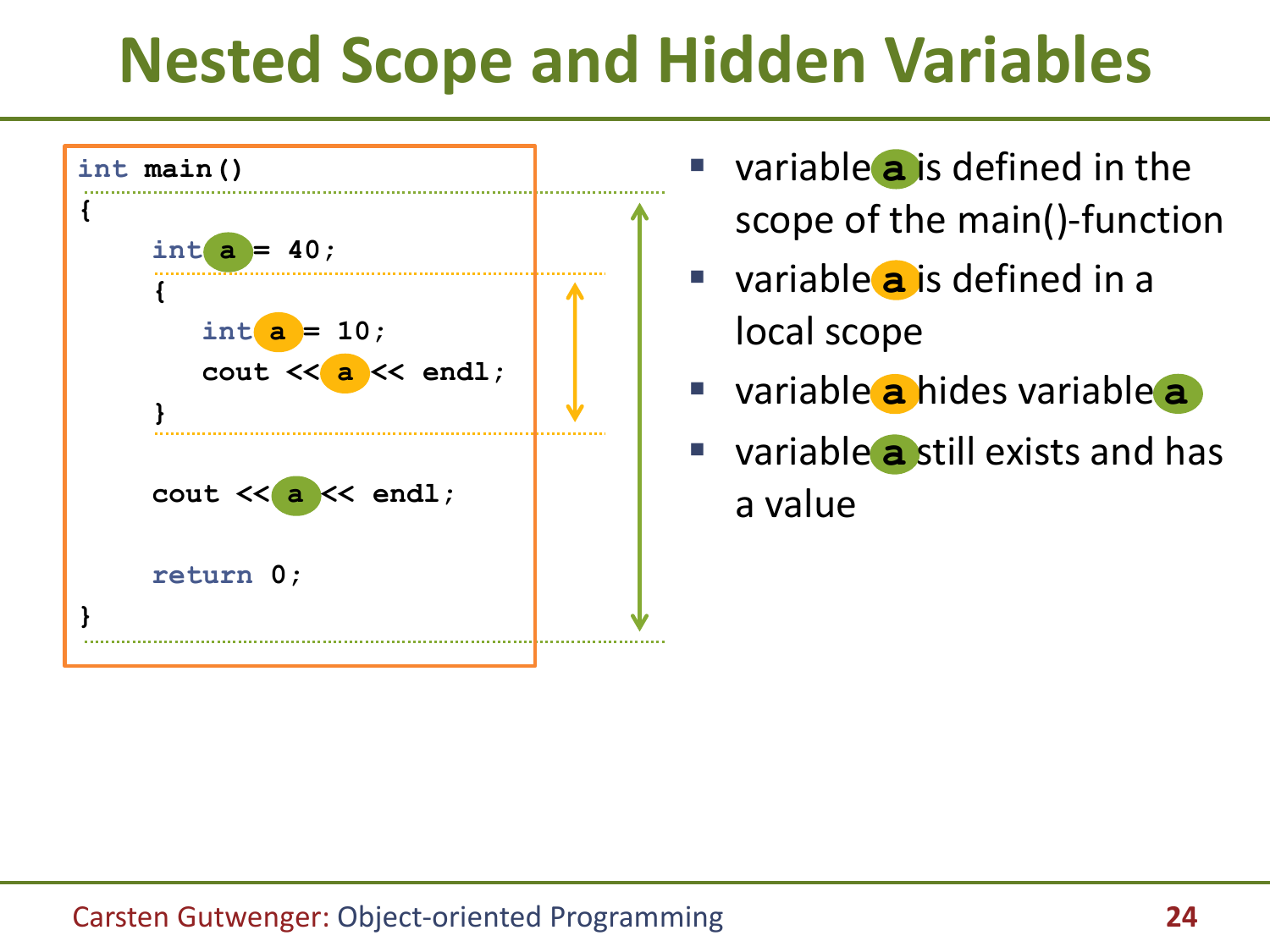# **Scope and for-loops**

- Recall the translation of **for**-loops to **while**-loops.
- Every **for**-loop statement implicitly creates a block around it
- Therefore, any variable declared in a **for**-statement cannot be used outside the loop!

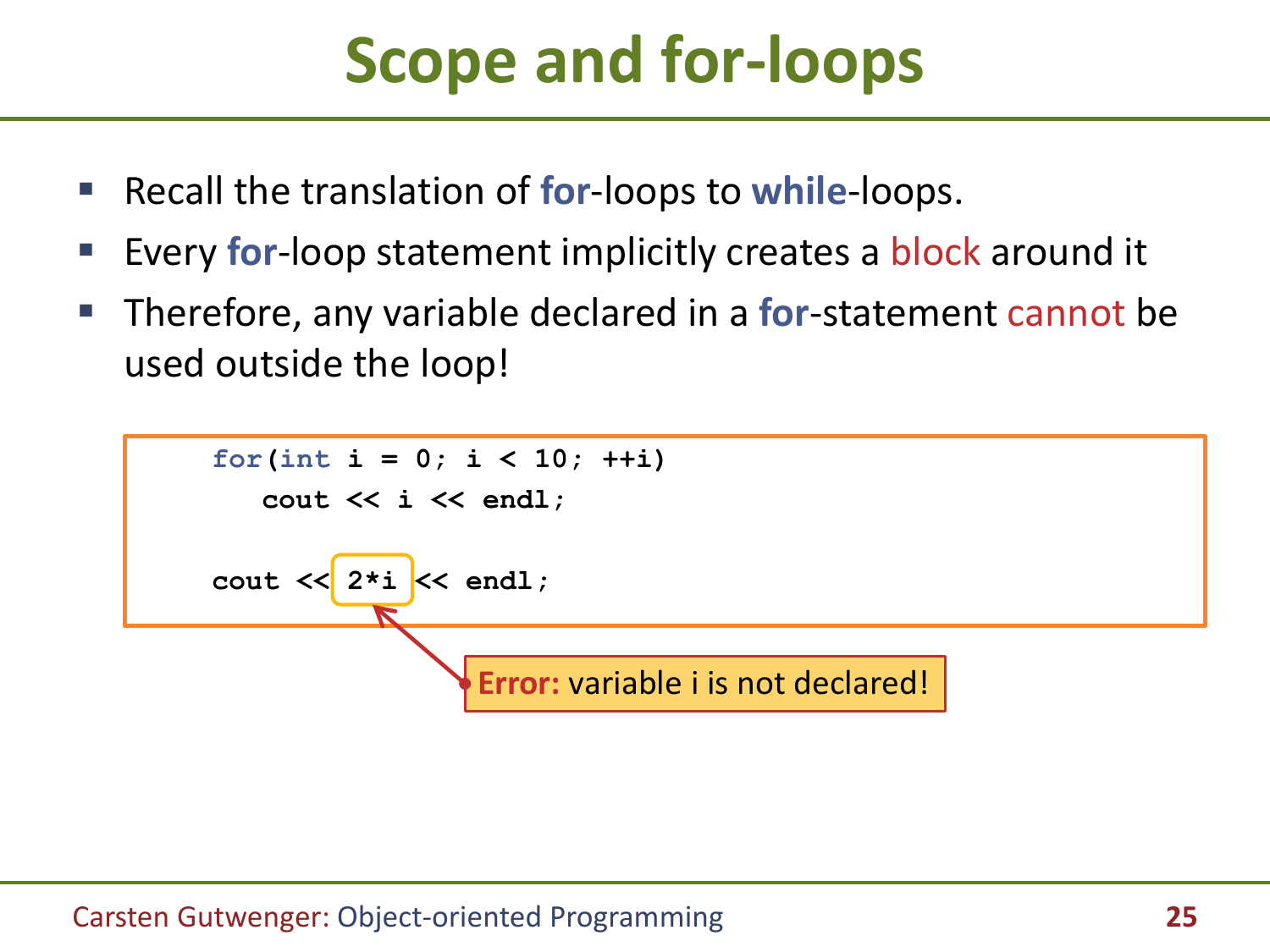## **Example with vectors**

 Why doesn't the compiler complain about multiple definitions of variable **i** here?

```
for(int i = 0; i < n; ++i) {
   int x; cin >> x;
  v.push_back(x);
}
```

```
for(vector<int>::size type i = 0; i \le v.size(); ++i)
  v.at(i) *= 2;
```

```
for(vector<int>::size type i = 0; i < v.size(); ++i)
  cout << v[i] << endl;
```